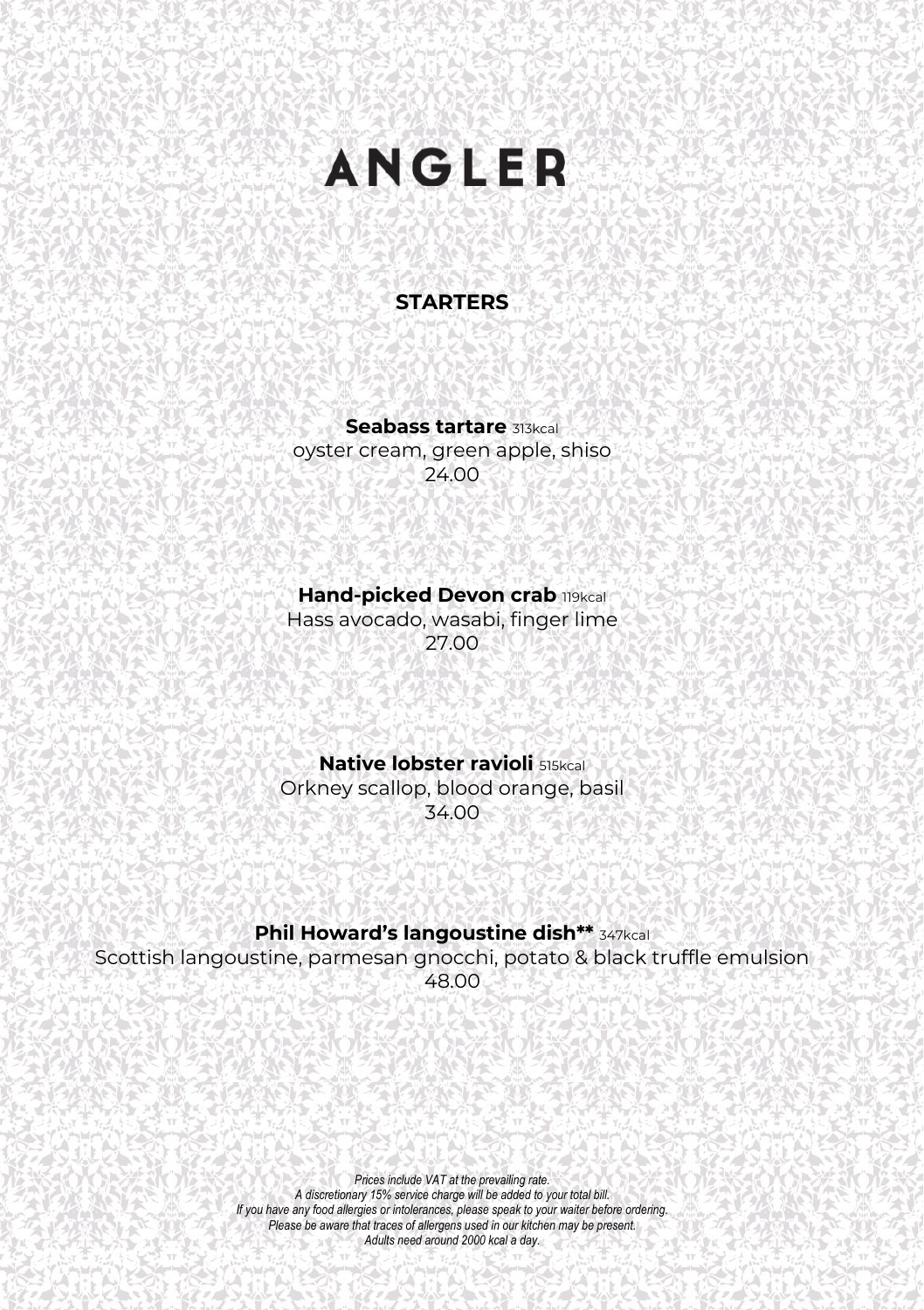# **ANGLER**

### **MAIN COURSES**

#### **Roast Newlyn cod** <sup>378</sup> kcal

caramelised parsley root, line caught squid, Alsace bacon 40.00

#### **Roast monkfish** <sup>477</sup> kcal

Cornish mussels, hand cut rigatoni, wild garlic 44.00

#### **Steamed wild turbot** 402 kcal

Japanese mushrooms, squid ink noodles, bonito dashi 47.00

#### **Milk fed Pyrenean lamb** <sup>468</sup> kcal

Perigord truffle croquette, celeriac gratin, Navets dorés 43.00

> *Prices include VAT at the prevailing rate. A discretionary 15% service charge will be added to your total bill. If you have any food allergies or intolerances, please speak to your waiter before ordering. Please be aware that traces of allergens used in our kitchen may be present. Adults need around 2000 kcal a day.*